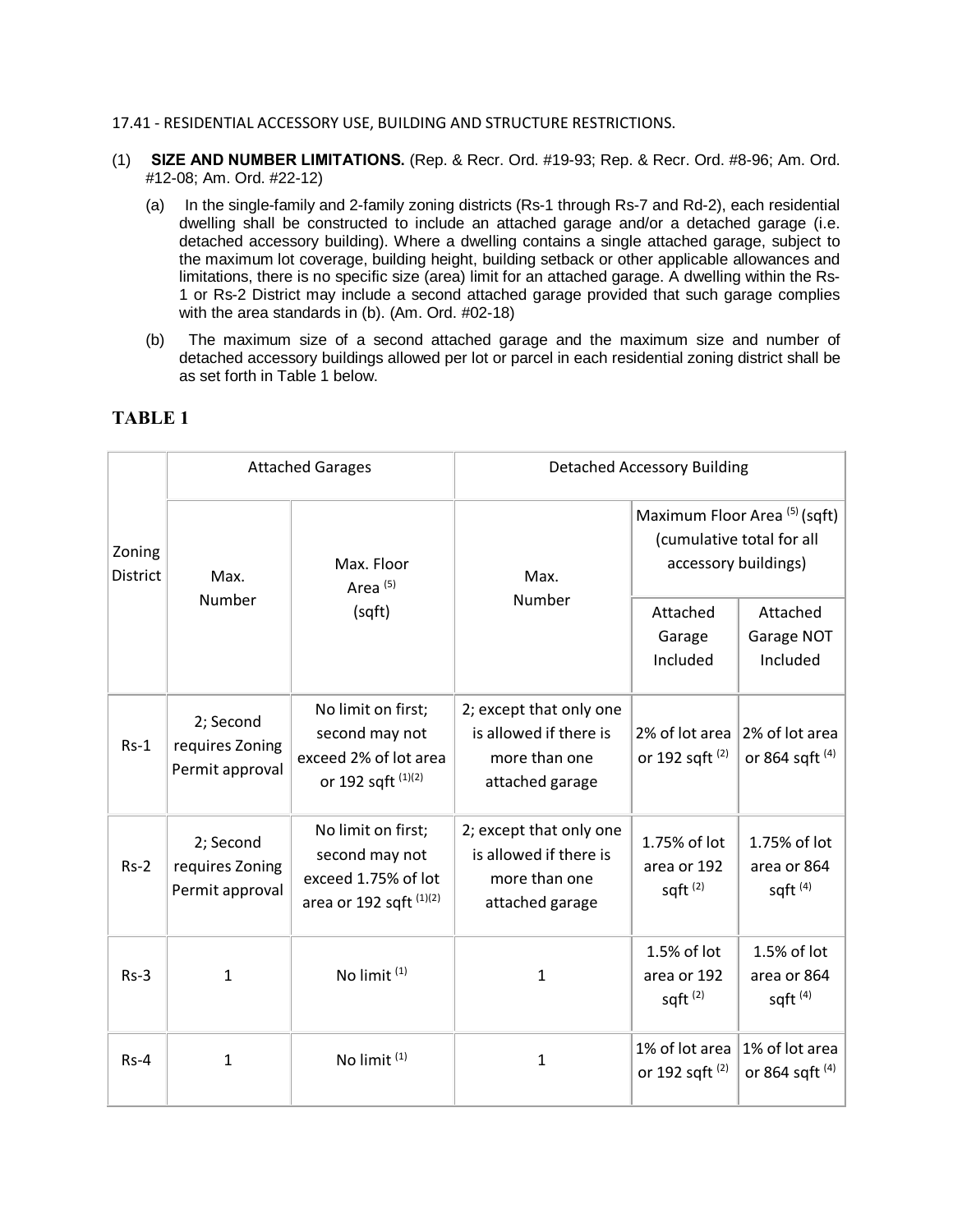| $Rs-5$ |   | No limit <sup>(1)</sup> | 1% of lot area<br>or 192 sqft $(2)$     | 1% of lot area<br>or 864 sqft (4)                           |
|--------|---|-------------------------|-----------------------------------------|-------------------------------------------------------------|
| $Rs-6$ | 1 | No limit <sup>(1)</sup> | or 192 sqft $(2)$                       | 1% of lot area 1% of lot area<br>or 864 sqft <sup>(4)</sup> |
| $Rs-7$ |   | No limit <sup>(1)</sup> | 1% of lot area<br>or 192 sqft $(2)$     | 1% of lot area<br>or 864 sqft <sup>(4)</sup>                |
| $Rd-2$ | 2 | No limit <sup>(1)</sup> | 1% of lot area<br>or 192 sqft<br>(2)(3) | 1% of lot area<br>or 864 sqft <sup>(4)</sup>                |

(Am. Ord. #02-18)

*Notes:*

- 1. Subject to the maximum lot coverage, building height, building setback or other applicable allowances and limitations, there is no maximum size (area) for an attached garage.
- 2. If an existing dwelling unit includes an attached garage, then the maximum floor area allowed for all detached accessory buildings (cumulative total per lot or parcel) up to the percentage noted of the net lot or parcel area (in square feet) or 192 square feet, whichever is greater. (Am. Ord. #02-18)
- 3. The 1 percent maximum floor area allowance applies to each dwelling unit on a lot or parcel in the Rd-2 2-family zoning district.
- 4. Many residential lots in the older established areas of the Village do not have (or may not be capable of having) an attached garage due to lot width, building setback, septic system location, or other limitations associated with substandard lots. In these cases, the maximum floor area allowed for all detached accessory buildings (cumulative total per lot or parcel) is 1% of the net lot or parcel area (in square feet) or 864 square feet, whichever is greater.
- 5. The calculation of "maximum floor area" for detached accessory building shall include:
	- a. All floor area (including second or higher floors) where the ceiling height above the floor is 6 feet or higher; and
	- b. If in the Rs-1 or Rs-2 District, any additional area under cover by an overhang that is greater than 2 feet from the exterior wall on three sides of a building, plus the area under cover by an overhang that is greater than 6 feet on the remaining side(s).
- (2) **HEIGHT LIMITATION.** (Am. Ord. #8-96; Am. Ord. #42-99; Am. Ord. #15-07) Except in the Rs-1 and Rs-2 Zoning Districts, no detached accessory structure located in any single-family or 2-family residential district shall exceed 15 feet in height, except the total height of the structure may be increased to a maximum of 25 feet or the height of the principal dwelling unit on the property, whichever is less. In the Rs-1 and Rs-2 Zoning Districts, the maximum accessory building height is 25 feet.
- (2a) **ARCHITECTURAL APPEARANCE AND MATERIALS.** (Cr. Ord. #02-18) In single-family and 2 family zoning districts (Rs-1 through Rs-7 and Rd-2), accessory buildings which exceed 160 square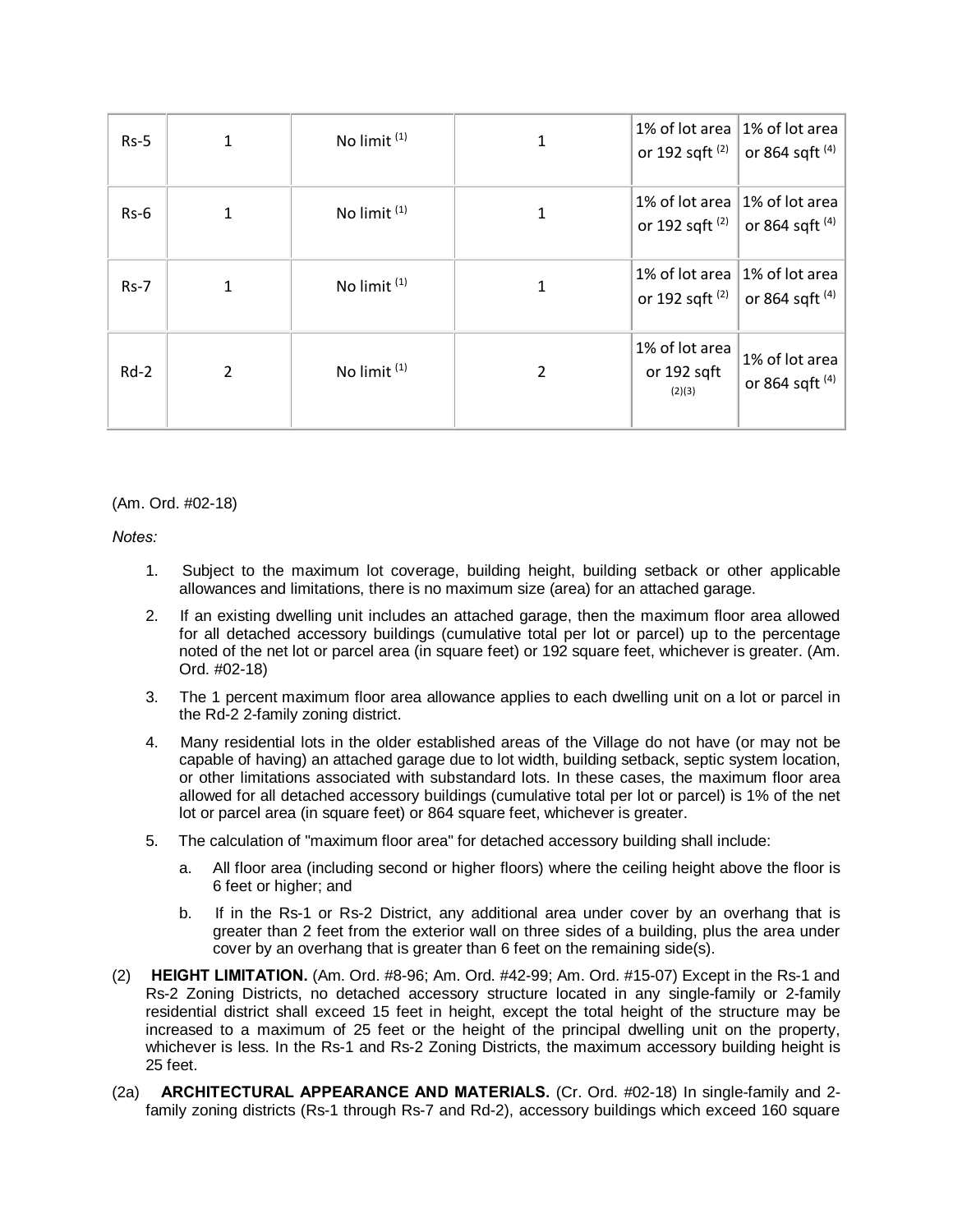feet in area shall be of a similar architectural appearance and exterior material as the dwelling on the property. For accessory buildings greater than 160 square feet in area, the Plan Commission may, in circumstances which it deems appropriate, grant a variance to this requirement and approve different architecture and/or exterior materials with a Zoning Permit. See also Section 17.49 (ARCHITECTURAL CONTROL).

- (3) **LOCATION REQUIREMENTS.** (Cr. Ord. #42-95; Am. Ord. #03-18)
	- (a) In all single-family and 2-family zoning districts except for the Rs-1 District (Rs-2 through Rs-7 and Rd-2), accessory buildings shall be located in a side or rear yard.
	- (b) In the Rs-1 District, accessory buildings may be located in a front/street yard provided that:
		- 1. The minimum street yard building setback distance for the accessory building is equal to 50% of the actual building setback distance for the principal dwelling, or, 45 feet, whichever is greater; and
		- 2. A visual buffer of the accessory building shall be provided in the form of natural and/or planted vegetation, berms, fencing or a combination thereof as necessary to achieve a height of at least 6 feet and a minimum 25% visual opacity within 2 years of installation from any adjacent public right-of-way and residential dwelling. Should the vegetation or screening be removed from death or overgrowth, then the screening would need to be installed.
		- 3. The character, architecture and materials of the detached accessory building shall match the primary dwelling.
	- (c) Except for detached accessory buildings located entirely in the rear yard, all detached accessory buildings and attached garages shall be subject to side yard building setback requirements of the principal building.
- (4) **DOG HOUSES.** (Cr. Ord. #44-98) Dog houses, kennels or dog runs, located in any single-family or 2-family residential district, shall have a minimum side yard and rear yard setback of 15 feet.
- (5) **SWIMMING POOLS.** (Cr. Ord. #9-10) In addition to the Building Code requirements in section 14.09, swimming pools are only allowed in the side or rear yard. The nearest point of a swimming pool, including any deck, platform or stair installed or used as part of the pool, shall meet the following minimum setbacks:
	- (a) Side Yard . Equal to building setback in the applicable zoning district.
	- (b) Rear Yard . Five feet, or, for aboveground pools, a distance equal to or greater than the height of the deck above the finish yard grade, whichever is greater.
- (6) **RETAINING WALLS.** (Cr. Ord. #9-10) Retaining walls shall meet the following setbacks from all property lines:
	- (a) Side Yard . The minimum distance equal to or greater than the height of the retaining wall above the lowest finish yard grade.
	- (b) Rear Yard . The minimum distance equal to or greater than the height of the retaining wall above the lowest finish yard grade.

## (7) **TEMPORARY STORAGE STRUCTURES.** (Cr. Ord. #02-18)

(a) For purposes of this section, a "temporary storage structure" is defined as a detached building or other enclosed and/or covered structure intended for the shelter, storage and/or conveyance of vehicles, equipment, building materials, household or personal items, junk and trash, etc. on a short-term basis (less than 180 days). Examples of "temporary storage structures" include, but are not limited to, portable storage containers sold or rented under the business name "UNITS" and "PODS" and all other similar structures, freight-type shipping containers, metalframe and/or fabric-covered canopies, vehicle shelters or carports, "hoop" buildings, and dumpsters.